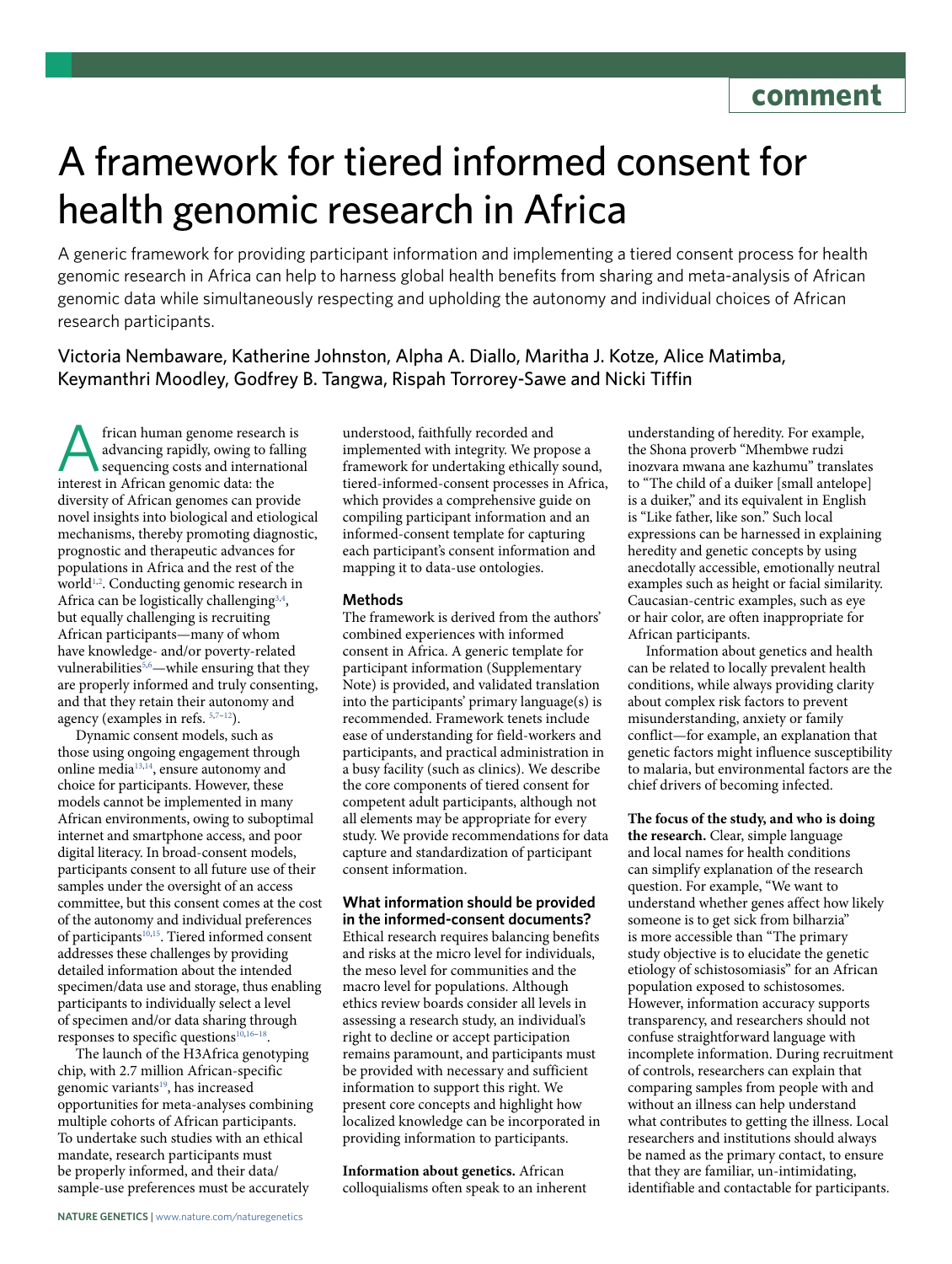**What will you be asked to provide or do in this study?**. A brief, simple explanation of exactly what will be requested in terms of visits, data and sample collection, and common-use estimates of collection volumes can inform participants about the collection of blood or saliva. For example, referring to "about two teaspoons" of blood is more readily understood by participants than "10 ml."

**What are the potential risks and benefits of this study?**. There are often no direct benefits to participants in genome research; in such cases, the lack of benefits should be honestly stated. However, researchers should also recognize and respect that African participants may also value altruistic behavior and contributing to the well-being of others or the advancement of science, regardless of their circumstances<sup>20,21</sup>. Research studies may be misunderstood by participants as an offer of additional health care or an opportunity for cure, and if such benefits will not be provided, this must be explicitly stated.

Communicating risks is complicated by the unknowable nature of future risks associated with genomic data: the rapidly evolving landscape makes cataloging future possible uses impossible. Existing risks include re-identification of individuals and exposure of personal health information in the event of data breach or inappropriate data reuse<sup>22-24</sup>, as well as stigmatization of families, communities or ancestral groups. Another risk to be communicated to participants is discovery of information about the participant's health or information that might negatively affect family members or local community members who did not necessarily consent to the study. Describing the risks alongside clear, practical plans for risk mitigation can reassure participants that risks have been appropriately identified and planned for.

Remuneration for costs incurred by study participation, or refreshments provided, should be detailed separately to avoid confusion with 'study benefits'.

**Privacy protection, and data- and specimen-protection protocols.** The processes and infrastructure in place to protect data and specimens should be briefly outlined to assure participants that privacy protection is in place. Sample storage locations and security measures should be detailed—including the geographical locations of storage and use, what data will be generated from the samples, and how and by whom those data will be used further. Information can be provided about the committees that will oversee

access and the plans for sharing aggregated or group-level data with collaborators, scientific journals, international collaborators or online platforms.

**Return of results.** General study findings can be communicated to participants in a context-appropriate process involving posters and pamphlets distributed in recruitment facilities, cell-phone messaging or website updates. Community meetings with the researchers to provide feedback on findings should occur only if participant confidentiality can be protected, especially for studies on sensitive health issues. The return of findings from genome-related research requires approval by a research ethics committee and medical specialists who can determine whether the findings (primary or incidental) meet criteria for return to individual participants and are actionable. The consent process should support the participants' right not to know certain results, whether actionable or not actionable, within their current context. Furthermore, the process of disclosing research results should involve professionals with the appropriate expertise, and a summary of this planned process should be communicated to participants.

For the initial study for which participants are recruited, participant information should detail whether individual results will be made available; if so, the process for returning results should be clearly communicated. For example, participant information might state that no results will be returned to individuals because the findings will not be sufficient to provide accurate health-related information; that a doctor will provide results during a clinical consultation with the participant; or that an individual report will be provided by appropriately registered medical scientists. This section must also inform participants of what action will be taken if a communicable disease is identified, including how the participant will be informed, plans for linkage to care and the process for infectious diseases that must legally be reported to a central/national registry.

Information should describe how study findings will be shared with the participant community, for example through a project website (with provided URLs) and/or newsletters by e-mail or hard copy. The intended publication of results within the research sector can also be described.

#### **Who can be contacted with questions or concerns, and how to withdraw consent.** Names and contact information must be provided for participant questions or concerns. In addition, contact details for

an oversight body independent of the study researchers, such as an ethics review board, which can address concerns impartially, should be provided. Clear instructions on an easy process to withdraw from the study must be provided, with reassurance that withdrawal will not affect access to standard health care if recruitment takes place in a health facility.

### **Questions to be asked for each component of the tiered consent**

We propose a series of questions that each define a tier of the consent process. The first question defines inclusion in the initial study, and a response of 'yes' is required to proceed. The questions that then follow are designed to be freestanding, and each can be independently agreed to or declined, so that participants define a particular combination of data/biospecimen uses with which they feel comfortable.

#### **Question 1: Agreement for collection of data/biospecimens for the primary study.** "Do you agree for us to collect this saliva/ blood sample and your health information for this study that we have described on how genes might affect [specific health phenotype]?"

This question defines consent to participate in the current (primary) study for which participants are being recruited. Often in health research, primary studies examine a specific disease, for example, tuberculosis or hypertension.

**Question 2: Agreement for secondary data/biospecimen use for other studies on the same phenotype/health condition.** "Do you agree for us to use your genetic sample together with your health information in other studies in the future on the effects of genes on [specific health phenotype]?"

This question provides an opportunity for individuals to contribute to furthering research on a specific disease that they might feel particularly strongly about because of their personal experience, without committing to general research use in other types of health research.

**Question 3: Agreement for general secondary data/biospecimen use in other unrelated studies.** "Do you agree for us to use your genetic sample together with your health information for other studies in the future to study the effects of genes on *other* conditions or biological processes?"

This option enables general re-use of data and samples in future studies that are not yet defined or known, while providing the option for those who are not comfortable with wider re-use of their data/sample to clearly define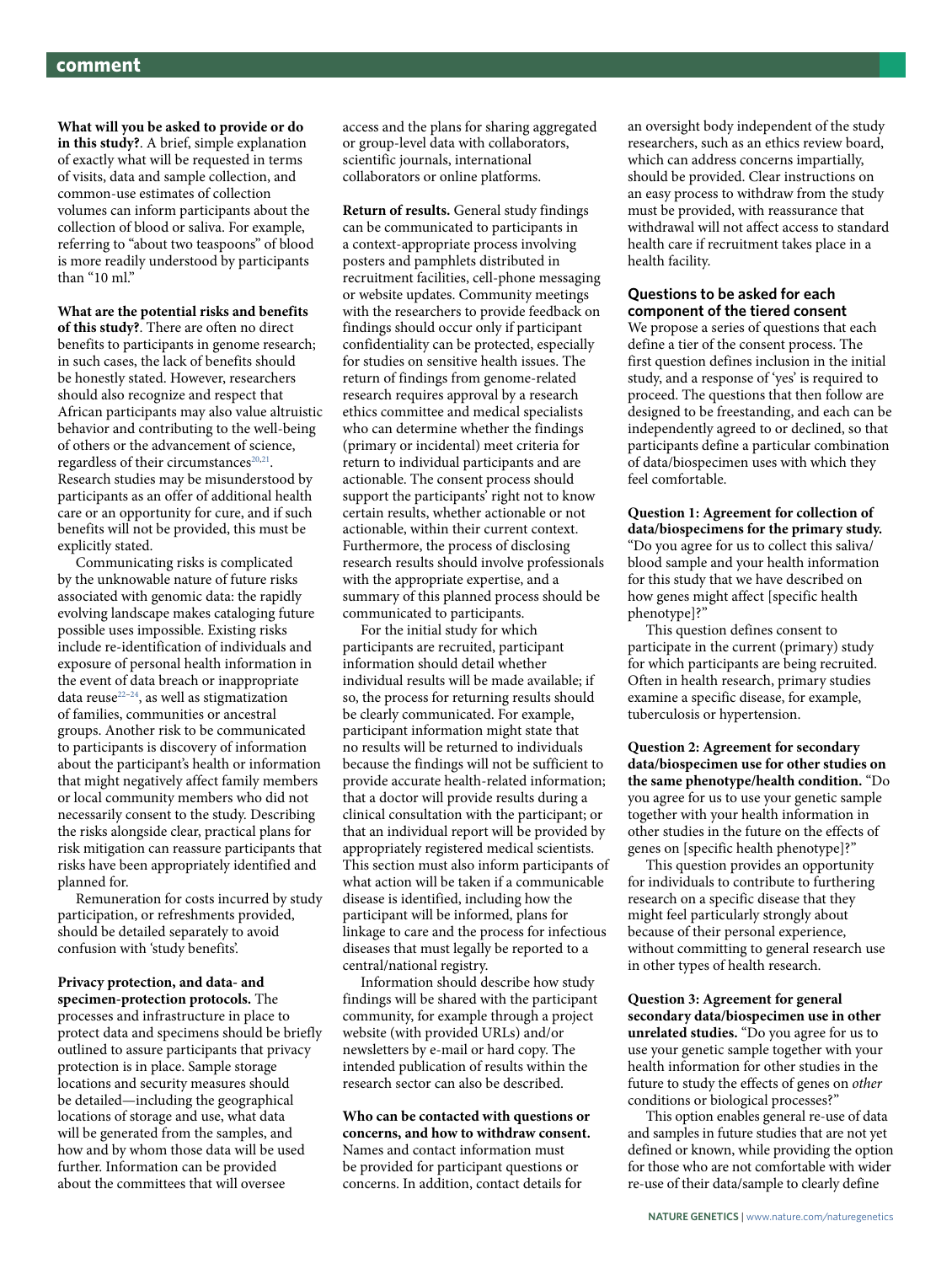a boundary of health or biological function research for secondary use.

**Question 4: Agreement for inclusion in aggregated data (for example, genome summary data) for the study.** "Sometimes researchers combine the genetic information from everyone in the study and provide a summary of genetic data for the whole group. Do you agree for us to use your information when providing combined information about the whole research group (*x* total individuals in this study)?"

A recent policy change by the US National Institutes of Health<sup>25</sup> about open sharing of genomic summary data from studies has prompted this consideration. The risk of stigmatization or of discrimination against ancestral groups is substantial in Africa, where the genetic distance between subgroups can be large, and communities can be small and easily identified. Both historically and recently, the term 'ethnicity' has been a sensitive or volatile identifier. We believe, therefore, that consent should be obtained before individuals' data are released within an aggregate dataset. Providing the total number of participants can give an indication of the likelihood of being re-identified.

**Question 5: Agreement for re-contact for follow-on studies.** "Sometimes, what we find from a study like this might lead to new studies being done in the future. Can other researchers contact you in the future to invite you to take part in other research studies?"

Re-contact of individuals can be difficult, owing to the high geographic mobility of some African populations, shared or transitory cell-phone ownership, informal residential addresses and limited modes of contact. Re-contact outside the consented study violates the privacy of participants and constitutes inappropriate or even illegal secondary use of personal information unless consent has been specifically given for such re-contact. However, some individuals may agree to be contacted about other studies, particularly to facilitate access to specialist health care.

**Question 6: Agreement for return of defined genetic findings from the current study.** "In this study, we hope to identify genetic factors that mean that someone is more likely to [have an outcome, such as susceptibility to a disease]. If someone has this genetic factor, there is [no treatment/we recommend treatment *x*]. If we find during this study that you have this kind of genetic

factor, would you like us to tell you this information?"

When genomic studies investigate specific genetic factors affecting health, consent for return of results is easier to delineate. For non-African settings, recommendations suggest that participants be asked whether they wish to receive clearly identified, actionable and/ or non-actionable genetic findings from the study<sup>26</sup>. The practical implications, including treatment recommendations, can be defined in advance for the participants, who can use contextualized information and personal preferences to decide which results they wish to receive. Challenges arise around limited health care access and whether participants can access or afford a recommended intervention. Researchers and ethics review boards must address these questions within the study context to maximize benefits through diagnostic and therapeutic information while minimizing emotional and societal harm in cases in which such information cannot improve health outcomes.

**Question 7: Agreement for return of unanticipated genetic findings from future studies.** "Sometimes what we find from our research might include new information about your health. Would you like us to contact you again if we believe we have new information that may directly affect your health—if there is some kind of action or treatment that might be able to help you with the health issue (yes/no) and if there is *no* kind of action or treatment that might be able to help you with the health issue (yes/no)?"

Implications for returning results become more nuanced and difficult to communicate for secondary use of data/biospecimens, because the nature of future genetic or health findings is currently unknown. We propose that a distinction should be made between actionable and non-actionable results, to accommodate individuals who prefer to know nothing about their etiological genetic background; those who wish to know only information with available interventions; or those who wish to know all genetic components to their health, both actionable or unactionable. The principal investigators, data-access committee and ethics review board must ensure that secondary-analysis protocols include plans for the return of results and assessments of appropriate available interventions in a consultative, informed and supported manner.

#### **How to store informed-consent choices**

Common practice in Africa is to capture participant consent in hard copy, without sharing the consent with secondary users.

Digitalization of informed consent usually consists of an e-consent signature or scanned copy of the signed consent form in a nonmachine-readable format. These practices do not support tiered consent, which captures multiple accessible, query-able and actionable choices for individuals. Consent interpretation and automated selection of data/samples for secondary use can also be challenging, owing to unstandardized and heterogeneous consent questions; moreover, different consent standards between fields, such as clinical and genomic research, also limit cross-disciplinary data sharing<sup>27</sup>. Ontologies such as the Informed Consent Ontology (ICO)<sup>28</sup> and Data Usage Ontology (DUO[\)27](#page-5-21),[29](#page-5-23) provide standardized terminology and systems to semantically label samples and data with their usage restrictions: ICO captures the process of obtaining informed consent, whereas DUO describes consent and governance categories, coding 19 primary and secondary data-use cases. Tools, templates and software can assist with practical implementation of DUO[30](#page-5-24) and capture metadata of consent information, restrictions and requirements for a study, but they do not capture individual consent choices<sup>30</sup>. DUO<sup>[27](#page-5-21)</sup> lacks some key consent codes for return of actionable and nonactionable, anticipated and unanticipated findings, aggregated data use and consent for participant re-contact after the study. However, consent ontologies and coding are likely to evolve to meet such requirements.

Simple, low-cost, systematic strategies are needed to capture, store, share and take action on individuals' tiered consent choices through commonly used platforms (for example REDCa[p31](#page-5-25)). Each informedconsent question requires binary response options as checkbox items; the case-report form should be versioned; and any consent changes should be exported to relevant laboratories, biobanks, data repositories or data analysts for action to be taken if sample destruction or data deletion is required. An example of data-use consent information and corresponding DUO codes for a sicklecell disease genetic study is shown in Box [1](#page-3-0).

Each tier of consent is coded as a binary variable (yes/no, 0/1), with the date of consent. When individuals modify their consent information, a database structure can allow for the addition of new consent data with a combined, unique datestudy ID key. A 'current' flag facilitates identification of most recent consent data (Table [1](#page-4-0)). The binary matrix design enables simple, intuitive data capture of consent information, and combinations of binary values are subsequently mapped to consent codes from DUO or other ontologies as they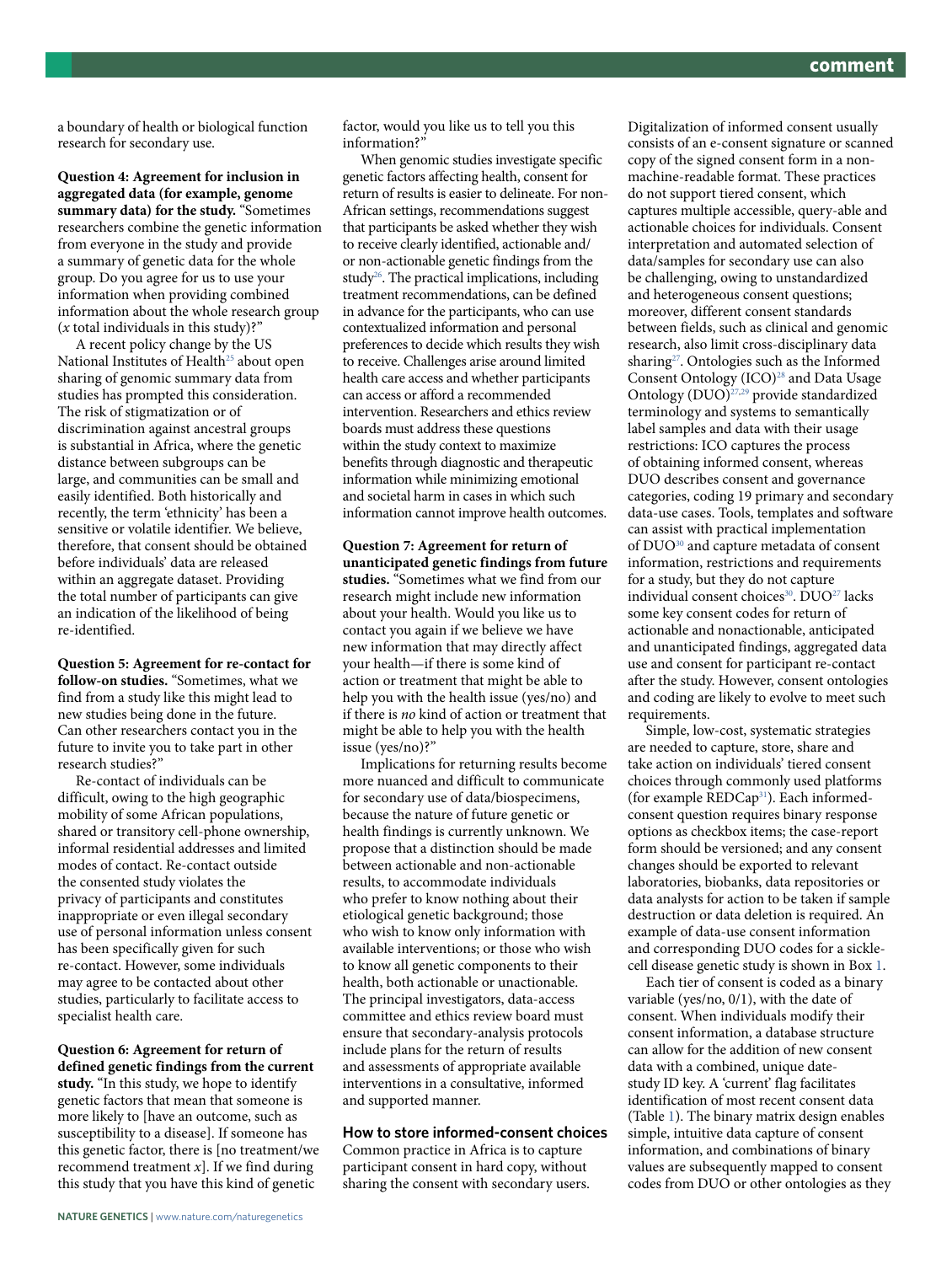#### <span id="page-3-0"></span>**Box 1 | Illustration of the coding of tiered-consent forms for two participants being recruited into a sickle-cell disease genetic study**

#### **Participant 1**

1.1. Do you agree for us to use your genetic sample together with your health information for this study on the efects of genes on sickle-cell disease? Answer: Yes

1.2. Do you agree for us to use your genetic sample together with your health information for other studies in the future on the efects of genes on sickle-cell disease? Answer: Yes

1.3. Do you agree for us to use your genetic sample together with your health information for other studies in the future to study the efects of genes on other conditions or biological processes? Answer: No

DUO requirements/restriction

description: Disease-specifc research and clinical care

DUO requirement code: DS-(XX)(CC)

become available or are updated. Future work to improve data-capture fidelity may include image processing to automatically capture and code responses from signed consent documents. A consent 'metadata' record can also describe the type of informed-consent questions asked during that study.

#### **Discussion**

This framework is a practical guide for preparing informed-consent documents for consultation with people considering participation in a genetic or genomic research study, assuming that informational tools including pamphlets, videos and flip charts are also used, and a communityengagement process precedes and continues during the study. Although beyond the scope of this publication, community engagement before human genomic research in Africa is paramount<sup>15,32</sup>.

Individual informed consent addresses the micro level; however, at the meso and macro levels, families, communities, religious groups, ancestral groups and populations are all affected by genomic data from individuals<sup>[32](#page-5-26)[,33](#page-5-27)</sup>, particularly in Africa, where populations are highly diverse and often genetically unique and re-identifiable, and ancestry-based perceptions have previously fueled lifethreatening discord. Consent processes must by necessity be situated in this broader context<sup>34</sup>. Sufficient time should be given between providing information to potential participants and the enrolment

## **Participant 2**

1.1. Do you agree for us to use your genetic sample together with your health information for this study on the efects of genes on sickle-cell disease? Answer: Yes 1.2: Do you agree for us to use your genetic sample together with your health information for other studies in the future on the efects of genes on sickle-cell disease? Answer: Yes

1.3: Do you agree for us to use your genetic sample together with your health information for other studies in the future to study the efects of genes on other conditions or biological processes? Answer: Yes

DUO requirements/restriction description: Use of the data limited to health/medical/ biomedical research but *not* population origin/ancestry

DUO requirement code: HMB(CC)

visit, to respect family and communal decision-making; in addition, providing a recap of consent options in multiple visits is advisable.

While compiling the framework, we identified issues requiring further exploration regarding the recommendations for implementation of tiered informed consent in Africa. These include the following.

**Return of results.** Incidental or unforeseen results from secondary data analysis are challenging to address during tiered informed consent and must be considered within the context of each study. This area has a high risk of unforeseeable harm to participants, families and communities, and ongoing research into the return of results and how to define 'actionable results' in Africa and low- and middle-income countries (LMICs) in general is essential.

**Informed consent during times of crisis.** The recent Ebola crisis in West Africa highlighted issues in using biological samples toward the common good and in informed-consent processes in times of crisis<sup>35-37</sup>. We must explore waiver of informed consent in times of crisis in which minimum use of samples/data for public good might override individual rights, or individuals might be too ill to consent: within the tiered-consent model, levels of consent that might be acceptably waived and those that should remain non-negotiable may be identified.

**Consent for vulnerable populations.** We reiterate that these consent guidelines are intended for competent and autonomous adult participants. Particularly in LMICs and in Africa, many participants may be vulnerable, including those with limited access to health care and socioeconomic resources, children and adolescents, disenfranchised women, persecuted ancestral groups and people marginalized or criminalized because of their sexual orientation and/or gender identity. For studies involving potentially vulnerable participants, we recommend that specialist advice be sought to ensure an appropriate informed-consent process.

#### **Intended commercialization of study**

**findings.** Intended commercialization of findings provides a special case for consent, and benefit-sharing agreements with participants require research to address the potential for coercion or inducement into participation with promise of financial rewards, community consultation around appropriate avenues to return benefits, and social constructs and community pressure to participate that might arise from promises of community-level benefits with sufficient participation rates.

#### **Legislative constraints for consent**

**processes.** Protection of participant data and confidentiality is increasingly protected by new legislation, and consent processes must comply with national laws and regulations. In South Africa, for example, the Protection of Personal Information Act may affect whether broad consent can be legally obtained from participants. Local legal advice is essential to ensuring that local legislation is respected.

#### **Consent to studies of population**

**origins.** We have intentionally omitted secondary-use consent for studies of ancestry or population origins in this framework, because of the complexity of risks and future-use cases for such research. Recruiting health-research participants entails approaching ill people who may have personal motivations to participate in health research. We propose that populationdiversity genome-research consent should be addressed separately to avoid a 'baitand-switch' approach in which vulnerable participants consent to health research but provide consent to population-diversity research as a secondary mechanism without necessarily understanding the full risks or implications of such research.

We present this framework as a starting point for implementing tiered informed consent in Africa, providing a generic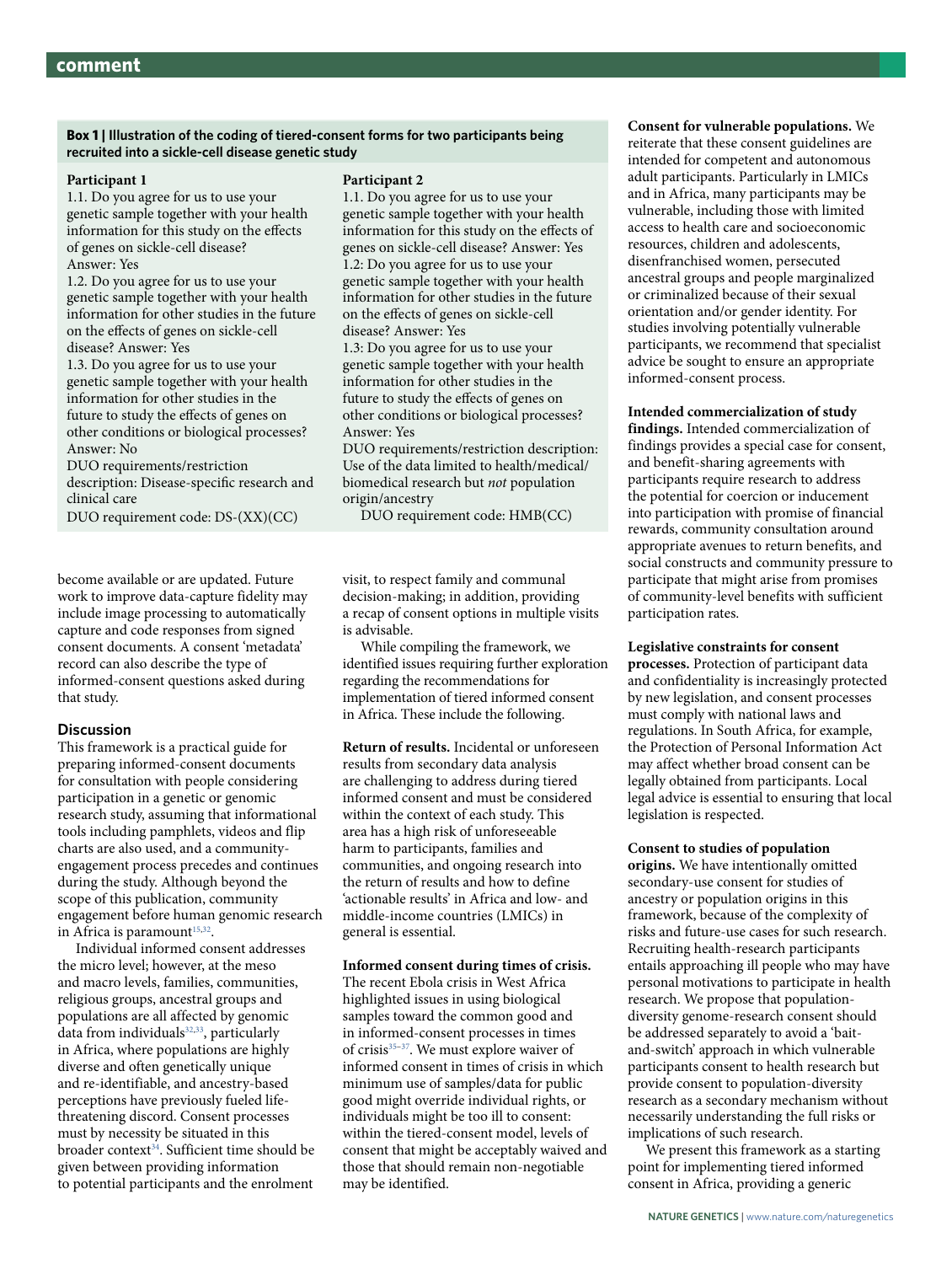|                                                                                                              | re-mapped as ontologies are<br>current ontologies; can be<br>Retrospective mapping to<br>updated or replaced <sup>®</sup> | <b>DUO</b> code<br><b>DUO</b> consent<br>description<br>other studies<br>results from<br>actionable<br>undefined,<br>Return of<br>non-<br>other studies<br>results from<br>actionable<br>undefined,<br>Return of<br>results from<br>described<br>Return of<br>specific,<br>primary<br>genetic<br>study<br>for future<br>contact<br>studies<br>Re- | No consent<br>given<br>$\frac{1}{2}$<br>$\frac{1}{2}$<br>$\frac{1}{2}$<br>$\frac{1}{2}$ | DS-[XX](CC)<br>must be related<br>to [disease]<br>Use of data | ΡS<br>an approved<br>is limited to<br>Use of data<br>use within<br>project<br>$\circ$<br>$\circ$<br>$\circ$ | DS-[XX](CC)<br>must be related<br>to [disease]<br>Use of data | HMB(CC)<br>health/medical/<br>origin/ancestry<br>not population<br>research but<br>is limited to<br>Use of data<br>biomedical<br>$\circ$<br>$\circ$ |
|--------------------------------------------------------------------------------------------------------------|---------------------------------------------------------------------------------------------------------------------------|---------------------------------------------------------------------------------------------------------------------------------------------------------------------------------------------------------------------------------------------------------------------------------------------------------------------------------------------------|-----------------------------------------------------------------------------------------|---------------------------------------------------------------|-------------------------------------------------------------------------------------------------------------|---------------------------------------------------------------|-----------------------------------------------------------------------------------------------------------------------------------------------------|
| Table 1   Example of data coding and capture for tiered-consent questions, with retrospective mapping to DUO | process, showing capture of response to each tier                                                                         | entire study<br>aggregate<br>data for<br>Use of<br>studies on<br>health or<br>general<br>Use for<br>biology<br>other                                                                                                                                                                                                                              | $\frac{4}{2}$<br>$\frac{1}{2}$                                                          | Õ<br>$\circ$                                                  | $\circ$<br>$\circ$                                                                                          | $\circ$                                                       |                                                                                                                                                     |
|                                                                                                              |                                                                                                                           | condition<br>studies<br>on this<br>Use for<br>other<br>condition<br>study of<br>primary<br>Use for<br>health                                                                                                                                                                                                                                      | $\frac{4}{2}$<br>$\circ$                                                                |                                                               | $\circ$                                                                                                     |                                                               |                                                                                                                                                     |
|                                                                                                              | Captured and stored binary variables from the informed-consent                                                            | current<br>౨<br>document<br>consent<br>Version                                                                                                                                                                                                                                                                                                    |                                                                                         | $\circ$                                                       |                                                                                                             |                                                               |                                                                                                                                                     |
|                                                                                                              |                                                                                                                           | consent<br>Date of<br>Study<br>$\mathbf{r}$                                                                                                                                                                                                                                                                                                       | 2010-10-20<br>$\bar{\mathbf{Q}}$                                                        | 2010-10-20<br>$ID_2$                                          | 2010-10-25<br>$ID_2^b$                                                                                      | 2010-10-20<br>$\overline{D}$ <sup>3</sup>                     | 2010-10-20<br>$\overline{D}_{-4}$                                                                                                                   |

<span id="page-4-0"></span>**NATURE GENETICS** | [www.nature.com/naturegenetics](http://www.nature.com/naturegenetics)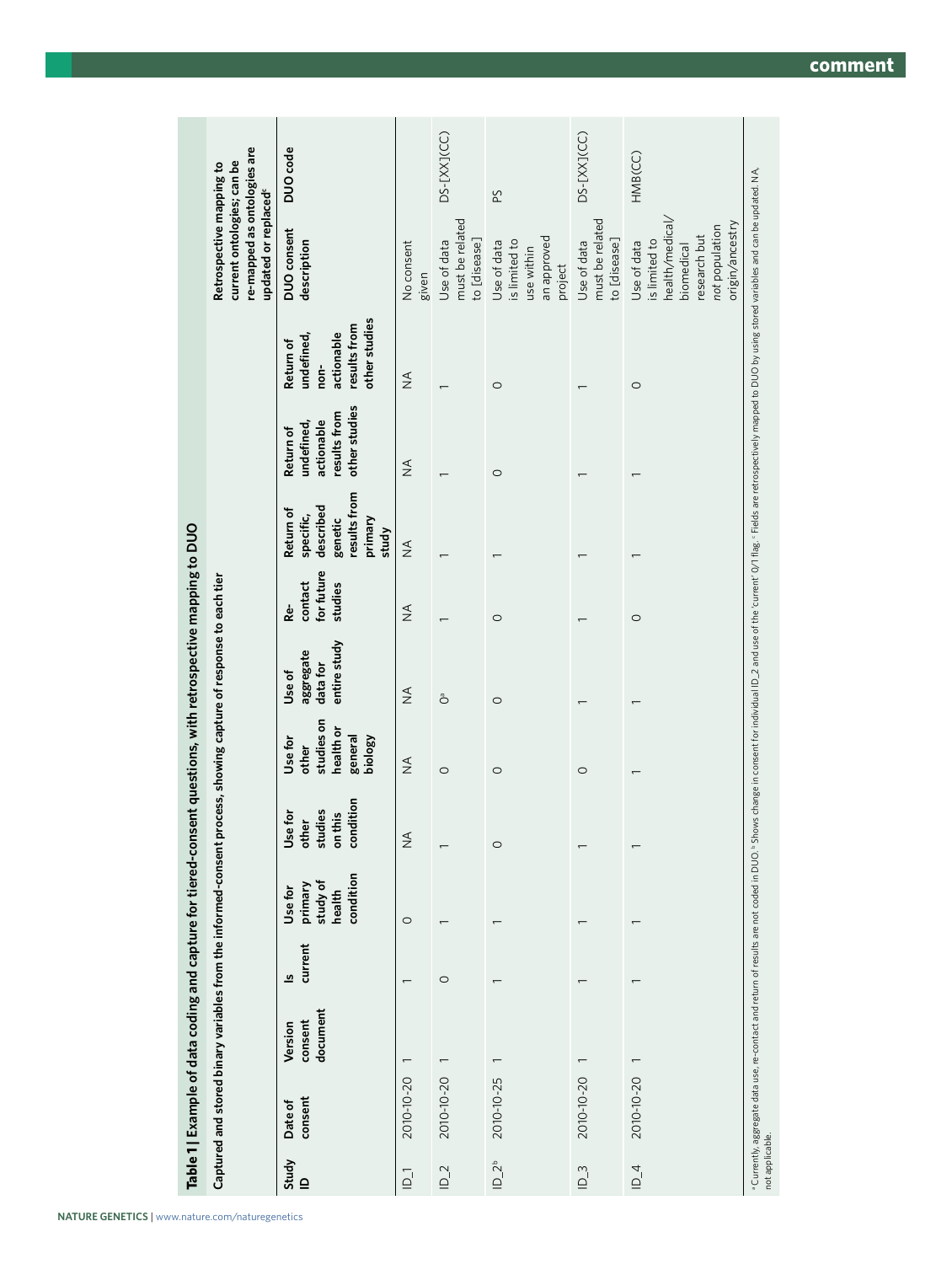example of participant information and tiered-consent questions to be adapted for individual contexts in Africa, other LMICs and beyond. This example is intended as an illustration of ways to address different scenarios for participant information and consent questions. We welcome dialog and recommendations for improvements to this framework to benefit African participants in the future.

**Reporting Summary.** Further information on research design is available in the Nature Research Reporting Summary linked to this article.  $\square$ 

## Victoria Nembaware<sup>1,13</sup>, Katherine Johnston<sup>2,13</sup>, Alpha A. Diallo<sup>3,4</sup>, Maritha J. Kotze<sup>5,6</sup>, Alice Matimba<sup>7</sup>, Keymanthri Moodley<sup>8</sup>, Godfrey B. Tan[gwa](http://orcid.org/0000-0001-5083-2735)<sup>9</sup>, Rispah Torrorey-Sawe<sup>5,10</sup> and Nicki Tiffin<sup>D<sub>2,11,12</sub>\*</sup>

*1 Division of Human Genetics, University of Cape Town, Cape Town, South Africa. 2 Department of Integrative Biomedical Sciences, Computational Biology Division, University of Cape Town, Cape Town, South Africa. 3 Ministry of Health, Conakry, Guinea. 4 Chair of Public Health, University of Conakry, Conakry, Guinea. 5 Department of Pathology, Division of Chemical Pathology, Faculty of Medicine and Health Sciences, Stellenbosch University, Stellenbosch, South Africa. 6 Tygerberg and National Health Laboratory Service, Tygerberg Hospital, Parow, South Africa. 7 Wellcome Genome Campus Advanced Courses and Scientifc Conferences, Hinxton, UK. 8 Centre for Medical Ethics & Law, Department of Medicine, Faculty of Health Sciences, Stellenbosch University, Stellenbosch, South Africa. 9 University of Yaounde 1 and Cameroon Bioethics Initiative (CAMBIN), Yaounde, Cameroon. 10Immunology Department, School of Medicine, College of Health Sciences, Moi University, Kesses, Kenya. 11Wellcome Centre for Infectious Disease Research in Africa, Institute for Infectious Disease and Molecular Medicine, University of Cape Town, Cape Town, South Africa. 12Centre for Infectious Disease Epidemiology and Research, Public Health* 

*and Family Medicine, University of Cape Town,*  Cape Town, South Africa. <sup>13</sup>These authors contributed *equally: Victoria Nembaware, Katherine Johnston. \*e-mail: [nicki.tifn@uct.ac.za](mailto:nicki.tiffin@uct.ac.za)*

### Published online: 28 October 2019 <https://doi.org/10.1038/s41588-019-0520-x>

#### **References**

- <span id="page-5-0"></span>1. Popejoy, A. B. & Fullerton, S. M. *Nature* **538**, 161–164 (2016).
- <span id="page-5-1"></span>2. Nordling, L. *Nat. News* **544**, 20 (2017).
- <span id="page-5-3"></span><span id="page-5-2"></span>3. Adebamowo, S. N. et al. *Glob. Health Action* **11**, 1419033 (2018). 4. Tifn, N. *Per. Med.* **11**, 187–196 (2014).
- <span id="page-5-4"></span>5. Wright, G. E. B., Koornhof, P. G. J., Adeyemo, A. A. & Tifn, N. *BMC Med. Ethics* **14**, 21 (2013).
- <span id="page-5-5"></span>6. Paré Toe, L. et al. *PLoS One* **8**, e80800 (2013).
- <span id="page-5-6"></span>7. Hofmann, B. J. *Med. Ethics* **35**, 125–129 (2009).
- 8. Moodley, K., Sibanda, N., February, K. & Rossouw, T. *BMC Med. Ethics* **15**, 4 (2014).
- 9. Schroeder, D., Cook, J., Hirsch, F., Fenet, S. & Muthuswamy, V. *Ethics Dumping: Case Studies from North-South Research Collaborations* (Springer, 2017).
- <span id="page-5-10"></span>10. Tifn, N. *BMJ Glob. Health* **3**, e001249 (2018).
- 11. Campbell, M. M. et al. *PLoS One* **12**, e0188466 (2017).
- <span id="page-5-7"></span>12. Munung, N. S. et al. *J. Med. Ethics* **42**, 132–137 (2016).
- <span id="page-5-8"></span>13. Budin-Ljøsne, I. et al. *BMC Med. Ethics* **18**, 4 (2017).
- <span id="page-5-11"></span><span id="page-5-9"></span>14. Kaye, J. et al. *Eur. J. Hum. Genet.* **23**, 141–146 (2015). 15. Igbe, M. A. & Adebamowo, C. A. *BMC Med. Ethics* **13**, 27 (2012).
- <span id="page-5-12"></span>16. Moodley, K. & Singh, S. *BMC Med. Ethics* **17**, 57 (2016).
- 17. Kim, H. et al. *J. Am. Med. Inform. Assoc.* **24**, 380–387 (2017).
- <span id="page-5-13"></span>18. Wright, G. E. B., Adeyemo, A. A. & Tifn, N. *Hum. Genomics* **8**, 18 (2014).
- <span id="page-5-14"></span>19. H3Africa consortium array available soon. *Illumina*. [https://www.](https://www.illumina.com/company/news-center/feature-articles/h3africa-consortium-array-available-soon-.html) [illumina.com/company/news-center/feature-articles/h3africa](https://www.illumina.com/company/news-center/feature-articles/h3africa-consortium-array-available-soon-.html)[consortium-array-available-soon-.html](https://www.illumina.com/company/news-center/feature-articles/h3africa-consortium-array-available-soon-.html) (2016).
- <span id="page-5-15"></span>20. Browne, J. L. et al. *Trop. Med. Int. Health* **24**, 264–279 (2018). 21. Ogunrin, O., Woolfall, K., Gabbay, M. & Frith, L. *PLoS One* **13**,
- <span id="page-5-16"></span>e0195171 (2018). 22. Rothstein, M. A. *Am. J. Bioeth.* **10**, 3–11 (2010).
- <span id="page-5-17"></span>
- <span id="page-5-18"></span>23. Erlich, Y., Shor, T., Pe'er, I. & Carmi, S. *Science* **362**, 690–694 (2018). 24. Gymrek, M., McGuire, A. L., Golan, D., Halperin, E. & Erlich, Y. *Science* **339**, 321–324 (2013).
- <span id="page-5-19"></span>25. National Institutes of Health. *Update to NIH Management of Genomic Summary Results Access* Notice no. NOT-OD-19-023 [https://grants.nih.gov/grants/guide/notice-fles/NOT-OD-19-023.](https://grants.nih.gov/grants/guide/notice-files/NOT-OD-19-023.html) [html](https://grants.nih.gov/grants/guide/notice-files/NOT-OD-19-023.html) (2019).
- <span id="page-5-20"></span>26. National Heart, Lung, and Blood Institute working group. et al. *Circ. Cardiovasc. Genet.* **3**, 574–580 (2010).
- <span id="page-5-21"></span>27. Dyke, S. O. M. et al. *PLoS Genet.* **12**, e1005772 (2016).
- <span id="page-5-22"></span>28. Lin, Y. et al. Development of a BFO-based informed consent ontology. in *Proc. 5th International Conference on Biomedical Ontology* (ICBO, 2014).
- <span id="page-5-23"></span>29. Genomic data toolkit. *Global Alliance for Genomics and Health* <https://www.ga4gh.org/genomic-data-toolkit/> (2019).
- <span id="page-5-24"></span>30. Woolley, J. P. et al. *NPJ Genom. Med.* **3**, 17 (2018).
- <span id="page-5-25"></span>31. Harris, P. A. et al. *J. Biomed. Inform.* **42**, 377–381 (2009).
- <span id="page-5-26"></span>32. Folayan, M. O., Oyedeji, K. S. & Fatusi, O. A. *Dev. World Bioeth.* **15**, 1–7 (2015).
- <span id="page-5-27"></span>33. Kengne-Ouafo, J. A. et al. *BMC Public Health* **14**, 1026 (2014).
- <span id="page-5-28"></span>34. Moodley, K. & Beyer, C. *Biopreserv. Biobank.* [https://doi.](https://doi.org/10.1089/bio.2018.0136) [org/10.1089/bio.2018.0136](https://doi.org/10.1089/bio.2018.0136) (2019).
- <span id="page-5-29"></span>35. Freudenthal, E. & Hecketsweiler, C. Où sont les échantillons sanguins infectés par Ebola? *Le Monde* [https://www.lemonde.](https://www.lemonde.fr/afrique/article/2019/01/22/ebola-l-utilisation-opaque-des-echantillons-sanguins_5412571_3212.html) [fr/afrique/article/2019/01/22/ebola-l-utilisation-opaque-des](https://www.lemonde.fr/afrique/article/2019/01/22/ebola-l-utilisation-opaque-des-echantillons-sanguins_5412571_3212.html)[echantillons-sanguins\\_5412571\\_3212.html](https://www.lemonde.fr/afrique/article/2019/01/22/ebola-l-utilisation-opaque-des-echantillons-sanguins_5412571_3212.html) (22 January 2019).
- 36. Freudenthal, E. Ebola's lost blood: row over samples fown out of Africa as 'big pharma' set to cash in. The Telegraph [https://www.](https://www.telegraph.co.uk/global-health/science-and-disease/ebolas-lost-blood-row-samples-flown-africa-big-pharma-set-cash/) [telegraph.co.uk/global-health/science-and-disease/ebolas-lost](https://www.telegraph.co.uk/global-health/science-and-disease/ebolas-lost-blood-row-samples-flown-africa-big-pharma-set-cash/)[blood-row-samples-fown-africa-big-pharma-set-cash/](https://www.telegraph.co.uk/global-health/science-and-disease/ebolas-lost-blood-row-samples-flown-africa-big-pharma-set-cash/) (6 February 2019).
- <span id="page-5-30"></span>37. Community mistrust worsening DR Congo Ebola outbreak: study. *Al Jazeera* [https://www.aljazeera.com/news/2019/03/](https://www.aljazeera.com/news/2019/03/community-mistrust-worsening-dr-congo-ebola-outbreak-study-190328062938247.html) [community-mistrust-worsening-dr-congo-ebola-outbreak](https://www.aljazeera.com/news/2019/03/community-mistrust-worsening-dr-congo-ebola-outbreak-study-190328062938247.html)[study-190328062938247.html](https://www.aljazeera.com/news/2019/03/community-mistrust-worsening-dr-congo-ebola-outbreak-study-190328062938247.html) (28 March 2019).

#### Acknowledgements

N.T. is supported by the Wellcome Trust (203135/Z/16/Z) and the National Institutes of Health (awards H3ABioNet R01HD080465 and B-Positive U24HG006941). K.M. is funded by The National Human Genome Research Institute of the National Institutes of Health under award number U01HG008222. K.J. is funded by National Institutes of Health H3ABioNet award R01HD080465. The research of M.J.K. is supported by the Strategic Health Innovation Partnerships Unit of the South African Medical Research Council, with funds received from the Department of Science and Technology (Research grant number S003665), the Cancer Association of South Africa and the South African BioDesign Initiative of the Department of Science and Technology and the Technology Innovation Agency. R.T.-S. of the Moi University/Teaching and Referral Hospital in Kenya received a postdoctoral fellowship from Stellenbosch University. V.N. is supported by the National Heart, Lung, And Blood Institute of the National Institutes of Health under award numbers U24HL135600 and 5U24HL135881. The content is solely the responsibility of the authors and does not necessarily represent the official views of the National Institutes of Health.

#### Author contributions

N.T. conceptualized the framework and wrote the manuscript outline. N.T. and all authors developed the content of the framework and completed and reviewed the manuscript content.

#### Competing interests

M.K. is a non-executive director and shareholder of Gknowmix (Pty) Ltd.

#### Additional information

**Supplementary information** is available for this paper at <https://doi.org/10.1038/s41588-019-0520-x>.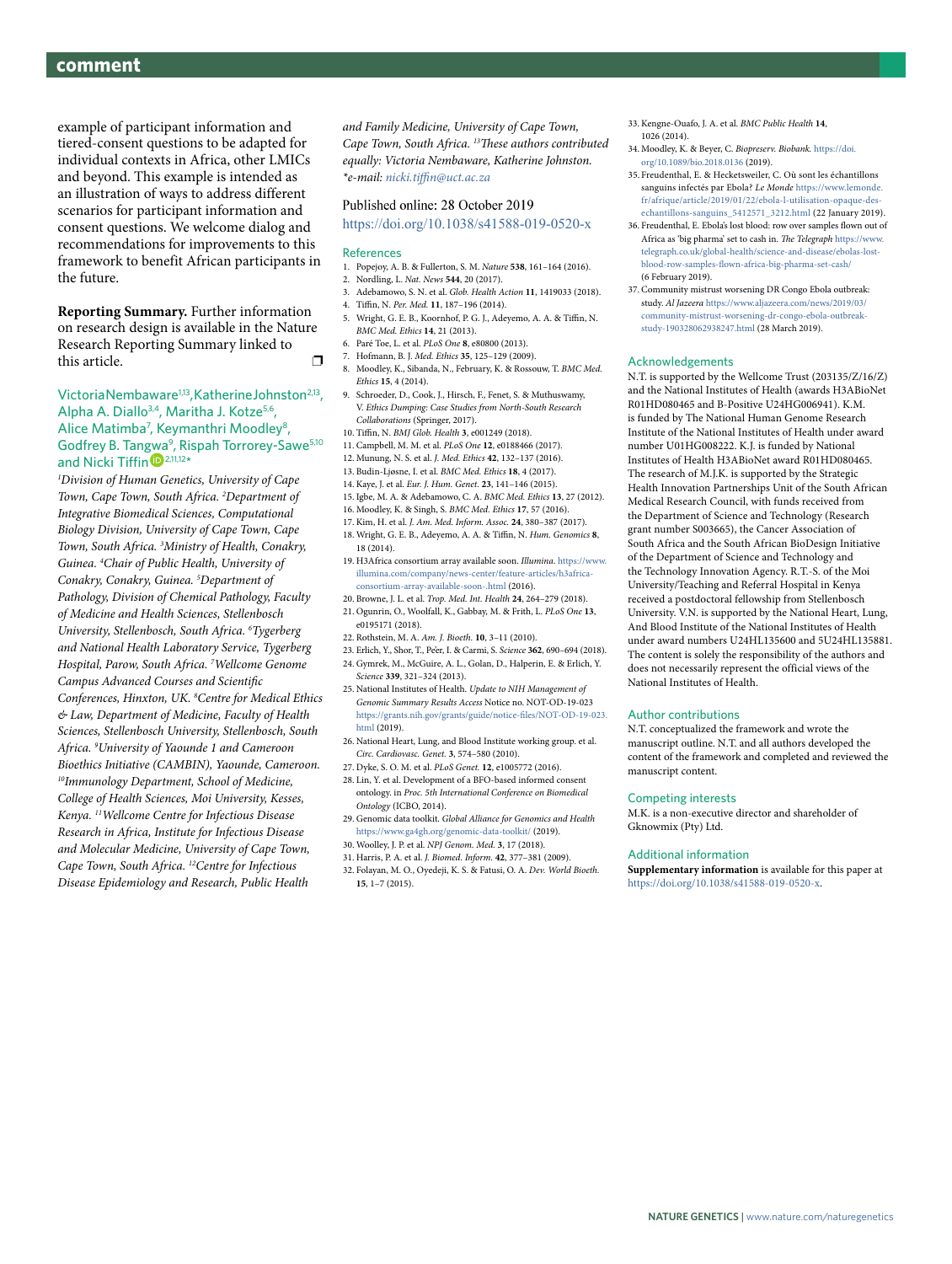# natureresearch

Corresponding author(s): Prof. Nicki Tiffin

Last updated by author(s): Sep 5, 2019

# Reporting Summary

Nature Research wishes to improve the reproducibility of the work that we publish. This form provides structure for consistency and transparency in reporting. For further information on Nature Research policies, see Authors & Referees and the Editorial Policy Checklist.

# **Statistics**

|     | For all statistical analyses, confirm that the following items are present in the figure legend, table legend, main text, or Methods section.                                                                                                                 |
|-----|---------------------------------------------------------------------------------------------------------------------------------------------------------------------------------------------------------------------------------------------------------------|
| n/a | Confirmed                                                                                                                                                                                                                                                     |
|     | The exact sample size $(n)$ for each experimental group/condition, given as a discrete number and unit of measurement                                                                                                                                         |
|     | A statement on whether measurements were taken from distinct samples or whether the same sample was measured repeatedly                                                                                                                                       |
|     | The statistical test(s) used AND whether they are one- or two-sided<br>Only common tests should be described solely by name; describe more complex techniques in the Methods section.                                                                         |
|     | A description of all covariates tested                                                                                                                                                                                                                        |
|     | A description of any assumptions or corrections, such as tests of normality and adjustment for multiple comparisons                                                                                                                                           |
|     | A full description of the statistical parameters including central tendency (e.g. means) or other basic estimates (e.g. regression coefficient)<br>AND variation (e.g. standard deviation) or associated estimates of uncertainty (e.g. confidence intervals) |
|     | For null hypothesis testing, the test statistic (e.g. $F$ , $t$ , $r$ ) with confidence intervals, effect sizes, degrees of freedom and P value noted<br>Give P values as exact values whenever suitable.                                                     |
|     | For Bayesian analysis, information on the choice of priors and Markov chain Monte Carlo settings                                                                                                                                                              |
|     | For hierarchical and complex designs, identification of the appropriate level for tests and full reporting of outcomes                                                                                                                                        |
|     | Estimates of effect sizes (e.g. Cohen's d, Pearson's r), indicating how they were calculated                                                                                                                                                                  |
|     | Our web collection on statistics for biologists contains articles on many of the points above.                                                                                                                                                                |

# Software and code

| Policy information about availability of computer code                                                                                                                                                                                                                                                                                                                     |                                |  |  |  |
|----------------------------------------------------------------------------------------------------------------------------------------------------------------------------------------------------------------------------------------------------------------------------------------------------------------------------------------------------------------------------|--------------------------------|--|--|--|
| Data collection                                                                                                                                                                                                                                                                                                                                                            | No data were collected         |  |  |  |
| Data analysis                                                                                                                                                                                                                                                                                                                                                              | No data analysis was performed |  |  |  |
| For manuscripts utilizing custom algorithms or software that are central to the research but not yet described in published literature, software must be made available to editors/reviewers.<br>We strongly encourage code deposition in a community repository (e.g. GitHub). See the Nature Research guidelines for submitting code & software for further information. |                                |  |  |  |

# Data

Policy information about availability of data

All manuscripts must include a data availability statement. This statement should provide the following information, where applicable:

- Accession codes, unique identifiers, or web links for publicly available datasets
- A list of figures that have associated raw data
- A description of any restrictions on data availability

N/A

# Field-specific reporting

Please select the one below that is the best fit for your research. If you are not sure, read the appropriate sections before making your selection.

 $\boxtimes$  Life sciences  $\Box$  Behavioural & social sciences  $\Box$  Ecological, evolutionary & environmental sciences

For a reference copy of the document with all sections, see nature.com/documents/nr-reporting-summary-flat.pdf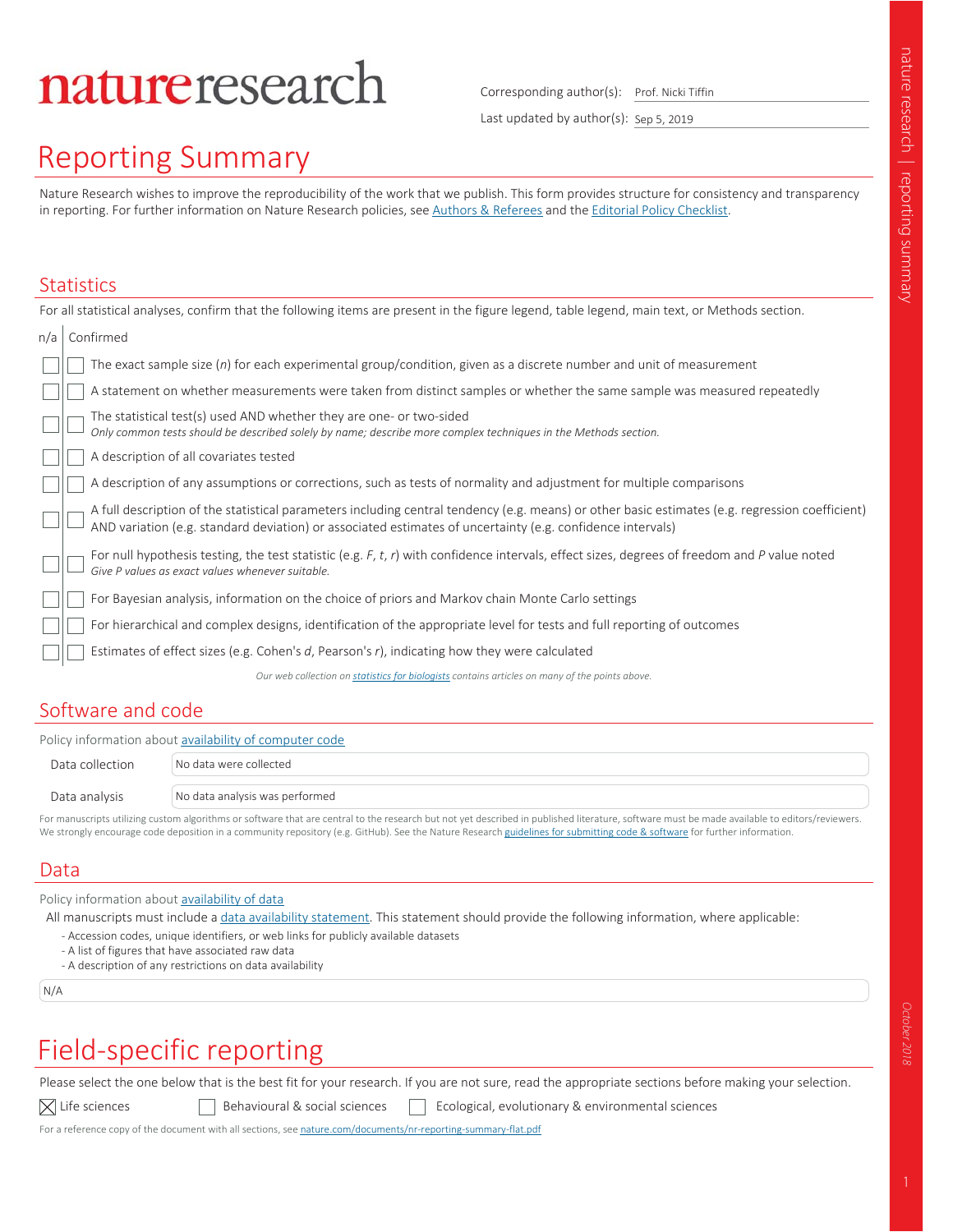# Life sciences study design

All studies must disclose on these points even when the disclosure is negative.

| Sample size         | N/A |
|---------------------|-----|
| Data exclusions N/A |     |
| Replication         | N/A |
| Randomization N/A   |     |
| Blinding            | N/A |

# Reporting for specific materials, systems and methods

Methods

We require information from authors about some types of materials, experimental systems and methods used in many studies. Here, indicate whether each material, system or method listed is relevant to your study. If you are not sure if a list item applies to your research, read the appropriate section before selecting a response.

# Materials & experimental systems

| n/a | Involved in the study       |  | Involved in the study  |
|-----|-----------------------------|--|------------------------|
|     | Antibodies                  |  | ChIP-seg               |
|     | Eukaryotic cell lines       |  | Flow cytometry         |
|     | Palaeontology               |  | MRI-based neuroimaging |
|     | Animals and other organisms |  |                        |
|     | Human research participants |  |                        |
|     | Clinical data               |  |                        |

# Antibodies

| $S^{\prime}$ | N/A |
|--------------|-----|
| lıdatınr     | N/A |

# Eukaryotic cell lines

| Policy information about cell lines                  |     |  |  |  |
|------------------------------------------------------|-----|--|--|--|
| Cell line source(s)                                  | N/A |  |  |  |
| Authentication                                       | N/A |  |  |  |
| Mycoplasma contamination                             | N/A |  |  |  |
|                                                      |     |  |  |  |
| Commonly misidentified lines<br>(See ICLAC register) | N/A |  |  |  |

# Palaeontology

| Specimen provenance | N/A |
|---------------------|-----|
|                     |     |
| Specimen deposition | N/A |
|                     |     |
| Dating methods      | N/A |
|                     |     |

 $\Box$  Tick this box to confirm that the raw and calibrated dates are available in the paper or in Supplementary Information.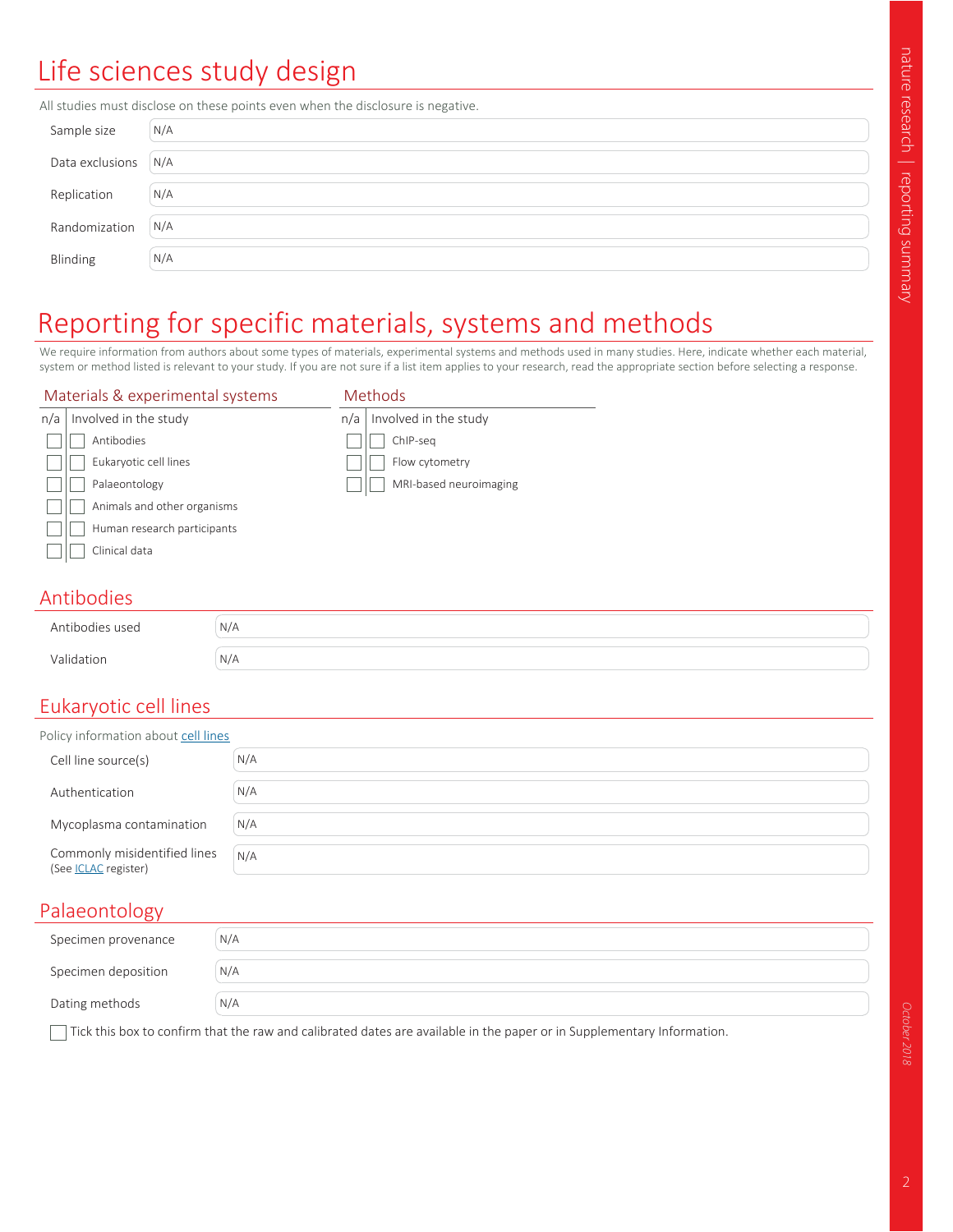# Animals and other organisms

Policy information about studies involving animals; ARRIVE guidelines recommended for reporting animal research

| Laboratory animals      | N/A |
|-------------------------|-----|
| Wild animals            | N/A |
| Field-collected samples | N/A |
| Ethics oversight        | N/A |

Note that full information on the approval of the study protocol must also be provided in the manuscript.

# Human research participants

| Policy information about studies involving human research participants |     |  |  |  |
|------------------------------------------------------------------------|-----|--|--|--|
| Population characteristics                                             | N/A |  |  |  |
| Recruitment                                                            | N/A |  |  |  |
| Ethics oversight                                                       | N/A |  |  |  |

Note that full information on the approval of the study protocol must also be provided in the manuscript.

# Clinical data

Policy information about clinical studies

All manuscripts should comply with the ICMJE guidelines for publication of clinical research and a completed CONSORT checklist must be included with all submissions.

| Clinical trial registration | N/A |
|-----------------------------|-----|
| Study protocol              | N/A |
| Data collection             | N/A |
| Outcomes                    | N/A |

# ChIP-seq

# Data deposition

Confirm that both raw and final processed data have been deposited in a public database such as  $\underline{GEO}$ .

Confirm that you have deposited or provided access to graph files (e.g. BED files) for the called peaks.

| Data access links<br>May remain private before publication. | N/A |
|-------------------------------------------------------------|-----|
| Files in database submission                                | N/A |
| Genome browser session<br>(e.g. <u>UCSC</u> )               | N/A |
| Methodology                                                 |     |
| Replicates                                                  | N/A |
| Sequencing depth                                            | N/A |
| Antibodies                                                  | N/A |
| Peak calling parameters                                     | N/A |
| Data quality                                                | N/A |
| Software                                                    | N/A |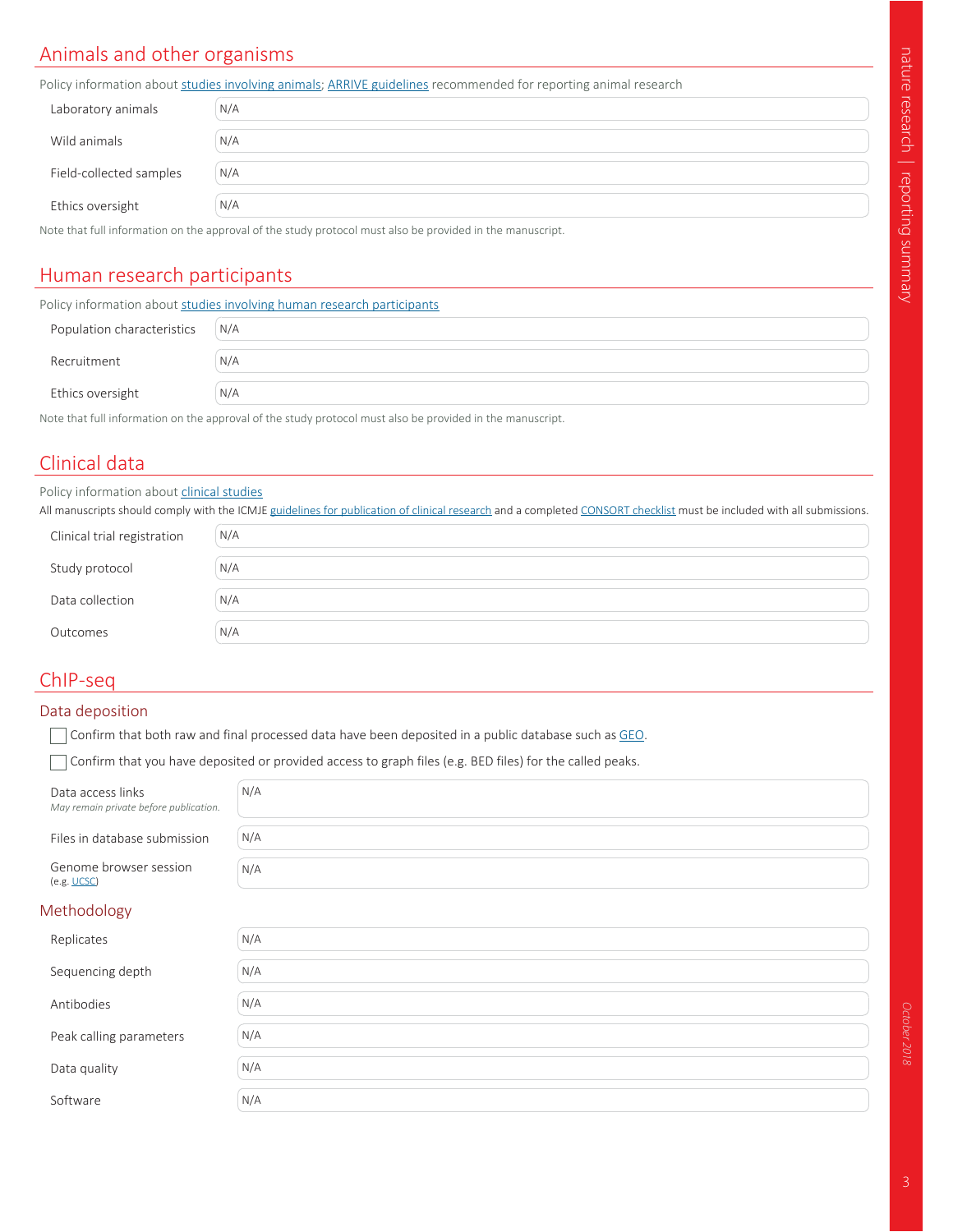# nature research | reporting summary  $\tau$  at the research  $\tau$  reporting summary  $\tau$  is a crober 2018  $\tau$  crober 2018  $\tau$

# Flow Cytometry

# Plots

Confirm that:

The axis labels state the marker and fluorochrome used (e.g. CD4-FITC).

 $\Box$  The axis scales are clearly visible. Include numbers along axes only for bottom left plot of group (a 'group' is an analysis of identical markers).

All plots are contour plots with outliers or pseudocolor plots.

A numerical value for number of cells or percentage (with statistics) is provided.

# Methodology

| Sample preparation                                                                                                    | N/A |  |
|-----------------------------------------------------------------------------------------------------------------------|-----|--|
| Instrument                                                                                                            | N/A |  |
| Software                                                                                                              | N/A |  |
|                                                                                                                       |     |  |
| Cell population abundance                                                                                             | N/A |  |
| Gating strategy                                                                                                       | N/A |  |
| Tick this box to confirm that a figure exemplifying the gating strategy is provided in the Supplementary Information. |     |  |

# Magnetic resonance imaging

# Experimental design

| Design type                              | N/A               |
|------------------------------------------|-------------------|
| Design specifications                    | N/A               |
| Behavioral performance measures          | N/A               |
| Acquisition                              |                   |
| Imaging type(s)                          | N/A               |
| Field strength                           | N/A               |
| Sequence & imaging parameters            | N/A               |
| Area of acquisition                      | N/A               |
| Diffusion MRI<br>Used                    | Not used          |
| Preprocessing                            |                   |
| Preprocessing software                   | N/A               |
| Normalization                            | N/A               |
| Normalization template                   | N/A               |
| Noise and artifact removal               | N/A               |
| Volume censoring                         | N/A               |
| Statistical modeling & inference         |                   |
| Model type and settings                  | N/A               |
| Effect(s) tested                         | N/A               |
| Specify type of analysis:<br>Whole brain | ROI-based<br>Both |

October 2018